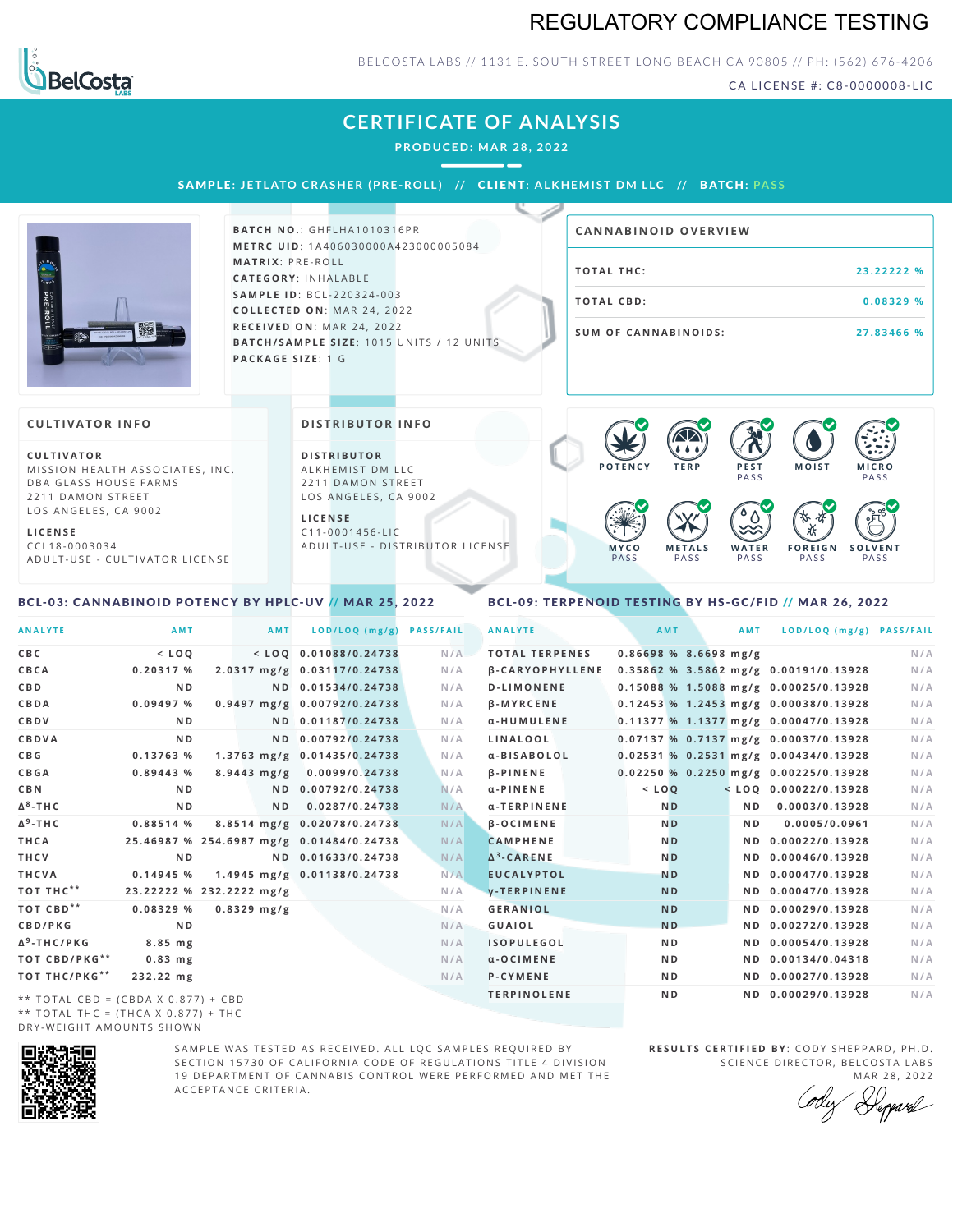## REGULATORY COMPLIANCE TESTING

#### <span id="page-1-0"></span>BCL-05: RESIDUAL PESTICIDE ANALYSIS BY LC-MS/MS ESI // MAR 26, 2022

| <b>ANALYTE</b>                  |                  | LIMIT $AMT (\mu g/g)$ | LOD/LOQ (µg/g) PASS/FAIL |             | <b>ANALYTE</b>                |               | LIMIT AMT $(\mu g/g)$ | LOD/LOQ (µg/g) PASS/FAIL |      |
|---------------------------------|------------------|-----------------------|--------------------------|-------------|-------------------------------|---------------|-----------------------|--------------------------|------|
| <b>ABAMECTIN</b>                | $0.1 \mu g/g$    | ND                    | 0.01153/0.04             | <b>PASS</b> | METALAXYL                     | $2 \mu g/g$   | N D                   | 0.00503/0.02             | PASS |
| <b>ACEPHATE</b>                 | $0.1 \mu g/g$    | ND                    | 0.00368/0.02             | <b>PASS</b> | <b>METHIOCARB</b>             | Any amt       | ND.                   | 0.00503/0.02             | PASS |
| ACEQUINOCYL                     | $0.1 \, \mu g/g$ | N D                   | 0.00417/0.02             | <b>PASS</b> | METHOMYL                      | 1 $\mu$ g/g   | N D                   | 0.00494/0.02             | PASS |
| <b>ACETAMIPRID</b>              | $0.1 \mu g/g$    | ND                    | 0.00464/0.02             | <b>PASS</b> | <b>MEVINPHOS</b>              | Any amt       | ND.                   |                          | PASS |
| <b>ALDICARB</b>                 | Any amt          | N D                   | 0.01109/0.04             | <b>PASS</b> | <b>MEVINPHOSI</b>             |               | N D                   | 0.00163/0.0084           | N/A  |
| <b>AZOXYSTROBIN</b>             | $0.1 \mu g/g$    | N D                   | 0.00639/0.02             | <b>PASS</b> | <b>MEVINPHOS II</b>           |               |                       | ND 0.00542/0.0316        | N/A  |
| <b>BIFENAZATE</b>               | $0.1 \mu g/g$    | ND                    | 0.00355/0.02             | <b>PASS</b> | <b>MYCLOBUTANIL</b>           | $0.1 \mu g/g$ | N D                   | 0.00867/0.04             | PASS |
| <b>BIFENTHRIN</b>               | $3 \mu g/g$      | N D                   | 0.00473/0.04             | <b>PASS</b> | <b>NALED</b>                  | $0.1 \mu g/g$ | ND.                   | 0.00328/0.02             | PASS |
| <b>BOSCALID</b>                 | $0.1 \mu g/g$    | N D                   | 0.00494/0.02             | <b>PASS</b> | OXAMYL                        | $0.5 \mu g/g$ | N D                   | 0.00455/0.02             | PASS |
| <b>CARBARYL</b>                 | $0.5 \mu g/g$    | N D                   | 0.00295/0.02             | <b>PASS</b> | PACLOBUTRAZOL                 | Any amt       | N D                   | 0.00714/0.04             | PASS |
| CARBOFURAN                      | Any amt          | N D                   | 0.00613/0.02             | <b>PASS</b> | <b>PERMETHRIN</b>             | $0.5 \mu g/g$ | ND.                   |                          | PASS |
| CHLORANTRANIL-<br><b>IPROLE</b> | $10 \mu g/g$     | N D                   | 0.00697/0.04             | PASS        | PERMETHRIN CIS                |               | N D                   | 0.00237/0.0082           | N/A  |
| <b>CLOFENTEZINE</b>             | $0.1 \mu g/g$    | N D                   | 0.0054/0.02              | <b>PASS</b> | PERMETHRIN TRANS              |               |                       | ND 0.00245/0.0118        | N/A  |
| COUMAPHOS                       | Any amt          | ND                    | 0.00215/0.02             | <b>PASS</b> | <b>PHOSMET</b>                | $0.1 \mu g/g$ | N D                   | 0.0043/0.02              | PASS |
| <b>CYFLUTHRIN</b>               | $2 \mu g/g$      | ND                    | 0.05508/0.2              | <b>PASS</b> | PIPERONYLBUTO-<br><b>XIDE</b> | $3 \mu g/g$   | N D                   | 0.00247/0.02             | PASS |
| <b>CYPERMETHRIN</b>             | 1 $\mu$ g/g      | N D                   | 0.00556/0.04             | <b>PASS</b> | <b>PRALLETHRIN</b>            | $0.1 \mu g/g$ | N D                   | 0.00392/0.02             | PASS |
| <b>DAMINOZIDE</b>               | Any amt          | N D                   | 0.00227/0.04             | PASS        | PROPICONAZOLE                 | $0.1 \mu g/g$ | ND.                   | 0.0024/0.02              | PASS |
| <b>DIAZINON</b>                 | $0.1 \mu g/g$    | ND                    | 0.00487/0.02             | <b>PASS</b> | <b>PROPOXUR</b>               | Any amt       | N D                   | 0.00374/0.02             | PASS |
| <b>DIMETHOATE</b>               | Any amt          | N D                   | 0.00354/0.02             | PASS        | <b>PYRETHRINS</b>             | $0.5 \mu g/g$ | N D                   |                          | PASS |
| <b>DIMETHOMORPH</b>             | $2 \mu g/g$      | ND                    |                          | PASS        | <b>PYRETHRINS PYRETHRIN I</b> |               | ND                    | 0.00726/0.04             | N/A  |
| <b>DIMETHOMORPH I</b>           |                  | N <sub>D</sub>        | 0.00109/0.0078           | N/A         | PYRETHRINS PYRETHRIN II       |               |                       | ND 0.00754/0.02284       | N/A  |
| <b>DIMETHOMORPH II</b>          |                  | ND                    | 0.0015/0.0122            | N/A         | PYRIDABEN                     | $0.1 \mu g/g$ | N D                   | 0.0034/0.02              | PASS |
| <b>ETHOPROPHOS</b>              | Any amt          | N D                   | 0.0041/0.02              | <b>PASS</b> | <b>SPINETORAM</b>             | $0.1 \mu g/g$ | ND.                   |                          | PASS |
| <b>ETOFENPROX</b>               | Any amt          | ND                    | 0.00274/0.02             | <b>PASS</b> | <b>SPINETORAM J</b>           |               | N D                   | 0.00329/0.016            | N/A  |
| <b>ETOXAZOLE</b>                | $0.1 \mu g/g$    | N D                   | 0.00385/0.02             | <b>PASS</b> | <b>SPINETORAM L</b>           |               | N D                   | 0.00157/0.016            | N/A  |
| <b>FENHEXAMID</b>               | $0.1 \mu g/g$    | N D                   | 0.01055/0.02             | <b>PASS</b> | <b>SPINOSAD</b>               | $0.1 \mu g/g$ | ND.                   |                          | PASS |
| <b>FENOXYCARB</b>               | Any amt          | ND                    | 0.00175/0.02             | <b>PASS</b> | SPINOSAD A                    |               |                       | ND 0.00205/0.01438       | N/A  |
| <b>FENPYROXIMATE</b>            | $0.1 \mu g/g$    | N D                   | 0.00481/0.02             | <b>PASS</b> | SPINOSAD D                    |               |                       | ND 0.00104/0.00498       | N/A  |
| <b>FIPRONIL</b>                 | Any amt          | N D                   | 0.00478/0.02             | <b>PASS</b> | <b>SPIROMESIFEN</b>           | $0.1 \mu g/g$ | N D                   | 0.00944/0.04             | PASS |
| <b>FLONICAMID</b>               | $0.1 \mu g/g$    | N D                   | 0.00398/0.02             | <b>PASS</b> | <b>SPIROTETRAMAT</b>          | $0.1 \mu g/g$ | N D                   | 0.00208/0.02             | PASS |
| FLUDIOXONIL                     | $0.1 \mu g/g$    | N D                   | 0.01369/0.04             | <b>PASS</b> | <b>SPIROXAMINE</b>            | Any amt       | N D                   | 0.00344/0.02             | PASS |
| HEXYTHIAZOX                     | $0.1 \mu g/g$    | N D                   | 0.00297/0.02             | <b>PASS</b> | <b>TEBUCONAZOLE</b>           | $0.1 \mu g/g$ | N D                   | 0.00816/0.04             | PASS |
| <b>IMAZALIL</b>                 | Any amt          | N D                   | 0.0056/0.02              | PASS        | <b>THIACLOPRID</b>            | Any amt       | N D                   | 0.0039/0.02              | PASS |
| <b>IMIDACLOPRID</b>             | $5 \mu g/g$      | N D                   | 0.00645/0.02             | PASS        | <b>THIAMETHOXAM</b>           | $5 \mu g/g$   | N D                   | 0.00358/0.02             | PASS |
| <b>KRESOXIM-</b><br>METHYL      | $0.1 \mu g/g$    | N D                   | 0.00339/0.02             | PASS        | TRIFLOXYSTROB-<br>IN          | $0.1 \mu g/g$ | ND.                   | 0.00421/0.02             | PASS |
| <b>MALATHION</b>                | $0.5 \mu g/g$    | N D                   | 0.00472/0.02             | PASS        |                               |               |                       |                          |      |

### BCL-13: PESTICIDE TESTING BY GC/MS // MAR 27, 2022

| <b>ANALYTE</b>         | LIMIT         | $AMT(\mu g/g)$ | LOD/LOQ (µg/g)  | <b>PASS/FAIL</b> |
|------------------------|---------------|----------------|-----------------|------------------|
| <b>CAPTAN</b>          | $0.7 \mu g/g$ | N D            | 0.03108/0.09413 | <b>PASS</b>      |
| CHLORDANE              | Any amt       | N D            |                 | <b>PASS</b>      |
| <b>CHLORDANE CIS</b>   |               | ND.            | 0.01099/0.03333 | N/A              |
| <b>CHLORDANE TRANS</b> |               | N D            | 0.01052/0.03179 | N / A            |

| <b>ANALYTE</b>          | LIMIT   | $AMT(\mu g/g)$ | LOD/LOQ (µg/g) PASS/FAIL |             |
|-------------------------|---------|----------------|--------------------------|-------------|
| <b>CHLORPYRIFOS</b>     | Any amt | ND.            | 0.01105/0.03356          | <b>PASS</b> |
| <b>DICHLORVOS</b>       | Any amt | ND.            | 0.01164/0.03528          | <b>PASS</b> |
| <b>METHYL PARATHION</b> | Any amt | ND.            | 0.01335/0.04048          | <b>PASS</b> |